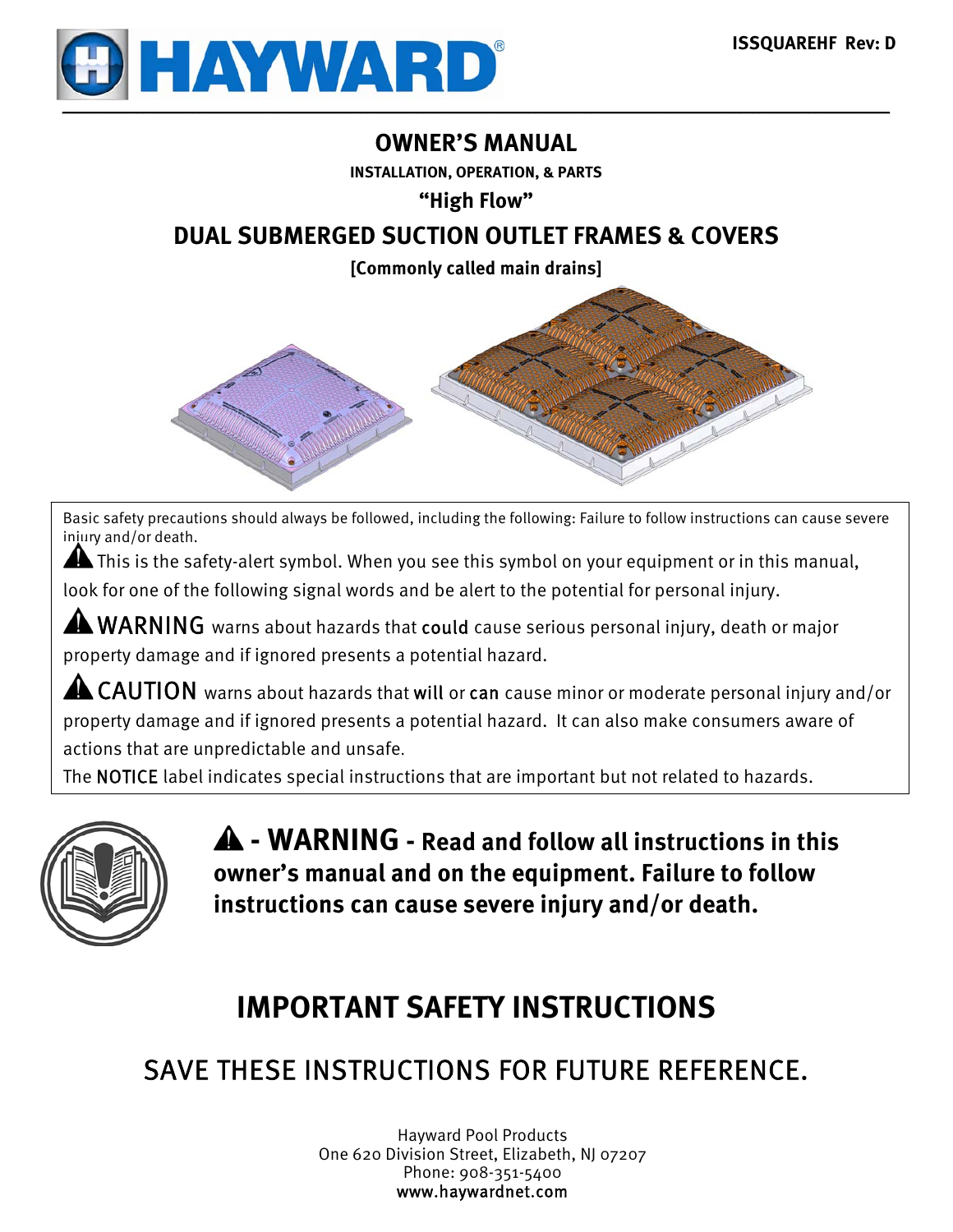# **GHAYWARD**



## A WARNING - Suction Entrapment Hazard.

Suction in suction outlets and/or suction outlet covers which are, damaged, broken, cracked, missing, or unsecured can cause severe injury and/or death due to the following entrapment hazards:



Hair Entrapment- Hair can become entangled in suction outlet cover. Limb Entrapment- A limb inserted into an opening of a suction outlet sump or suction outlet cover that is damaged, broken, cracked, missing, or not securely attached can result in a mechanical bind or swelling of the limb.

Body Suction Entrapment- A negative pressure applied to a large portion of the body or limbs can

result in an entrapment.



#### Evisceration/ Disembowelment Entrapment- A negative pressure applied directly to the intestines through an unprotected suction outlet sump or suction outlet cover which is, damaged, broken, cracked, missing, or unsecured can result in evisceration/ disembowelment entrapment.

Mechanical Entrapment- There is potential for jewelry, swimsuit, hair decorations, finger, toe or knuckle to be caught in an opening of a suction outlet cover resulting in mechanical entrapment.

## To Reduce the risk of Entrapment Hazards:



o A minimum of two functioning suction outlets per pump must be installed. Suction outlets in the same plane (i.e. floor or wall), must be installed a minimum of three feet (3') [.94 meter] apart, as measured from suction pipe center to suction pipe center. (See Diagram 1 below). If suction outlets are to be located closer then three feet (3') [.94 meter] apart, they shall be located in different planes (i.e., one on the bottom, and one on the vertical wall, or one on each of two separate vertical walls.) (See Diagram 2) o Dual suction fittings shall be placed in such locations and

distances to avoid "dual blockage" by a user.

- o Dual suction fittings shall not be located on seating areas or on the backrest for such seating areas.
- o The maximum system flow rate shall not exceed the flow rating of any listed (per ANSI/APSP 16-2011, ASME A112.19.8b-2009, APSP-7) suction outlet cover installed.
- o Keep suction outlet components clear of debris, such as leaves, dirt, hair, paper and other material.
- o Never use a Pool or Spa if any suction outlet component is damaged, broken, cracked, missing, or not securely attached.
- o Prior to each use of the swimming pool and/or spa, observe and replace damaged, broken, cracked, missing, or not securely attached suction outlet components immediately.
- o Remove pressure test plugs and/or plugs used in winterization of the pool/spa from the suction outlets.
- o Two or more suction outlets per pump should be installed in accordance with latest APSP Standards and CPSC guidelines, follow all National, State, and Local codes applicable.
- o Multiple layers of protection are available including installation of a vent pipe system, a gravity flow system, or a vacuum release system.
- o Suction outlet components have a finite life, the cover/grate should be inspected frequently and replaced at least every seven years or if found to be damaged, broken, cracked, missing, or not securely attached.
- o Do not exceed maximum flow rate stated on suction fitting.
- o Only replace a pump with one with a similar flow curve, avoid a pump with a higher horsepower rating.
- $\circ$  To reduce the risk of body entrapment, installation of the field fabricated sumps must be such that the top of the mounted WG1031BHF2 or WG1033BHF2 cover is a minimum of 1  $\frac{1}{2}$ " above; and the top of the mounted WG1032BHF cover is a minimum of 1 13/16" above, the finished pool surface over an area larger than 40" on a diagonal.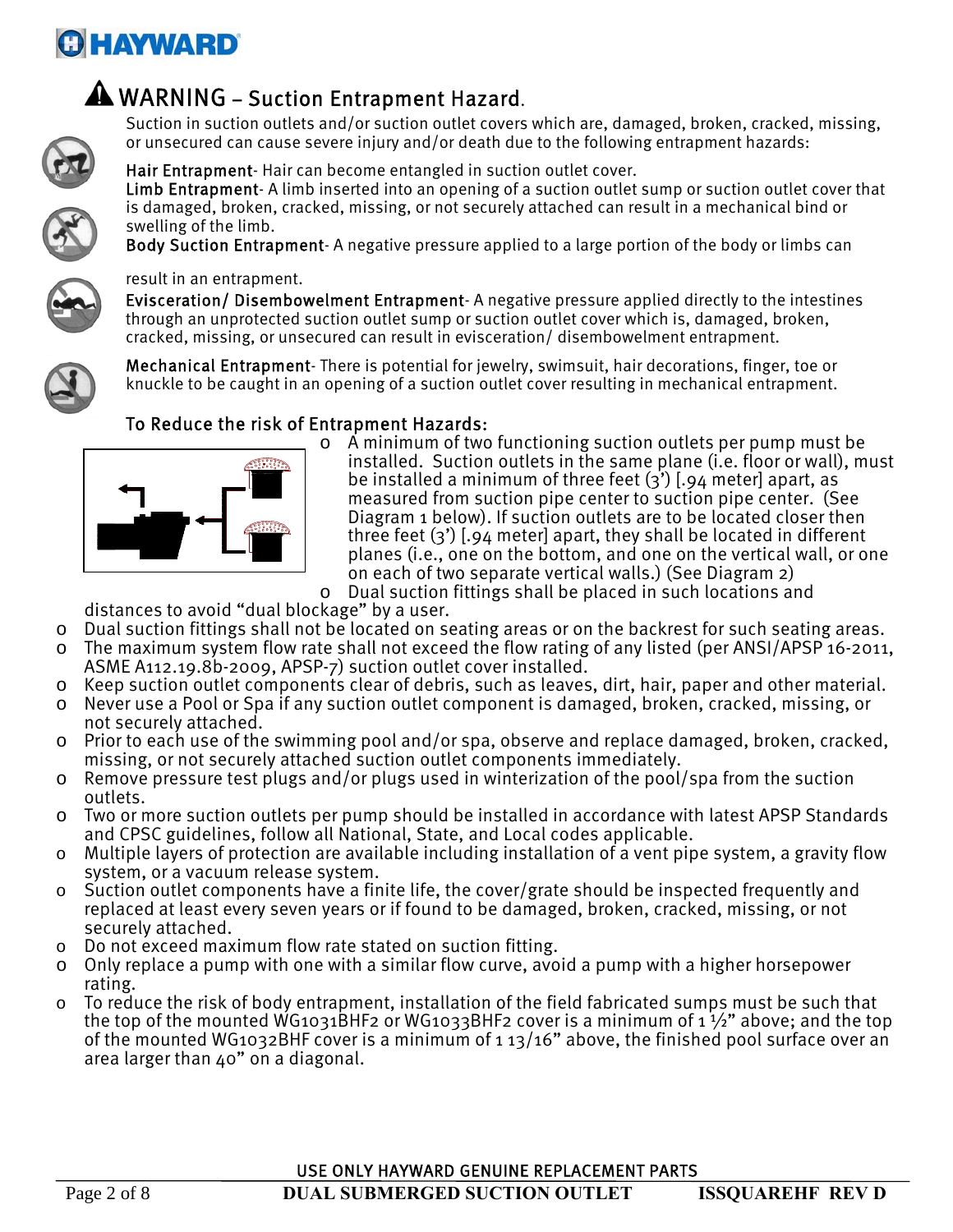

| <b>ACCEPTABLE PIPE SIZE FOR MAXIMUM</b><br><b>RECOMMENDED</b><br><b>SYSTEM FLOW RATE PER APSP-7</b><br>(6 FT/SEC IN THE BRANCH LINE) |                                                                    |                                                          |                                                                    |  |
|--------------------------------------------------------------------------------------------------------------------------------------|--------------------------------------------------------------------|----------------------------------------------------------|--------------------------------------------------------------------|--|
| Pipe<br><b>Size</b><br>[mm]<br>$2^{1/2}$<br>$[75]$<br>3"<br>[90]                                                                     | Flow rate<br>GPM<br>[Liter/Min]<br>90<br>$[340]$<br>138<br>$[522]$ | Pipe<br><b>Size</b><br>[mm]<br>4"<br>[100]<br>6"<br>[90] | Flow rate<br>GPM<br>[Liter/Min]<br>238<br>[900]<br>540<br>$[2040]$ |  |
| <b>CHART1</b>                                                                                                                        |                                                                    |                                                          |                                                                    |  |



## RECOMMENDED SYSTEM SPECIFICATIONS:

- WG1031BHF Suction Outlet Cover (Replacement sold as a WGX1031BHF2) is rated for 224 GPM Wall Mounted or 264 GPM Floor Mounted for single or multiple suction outlet use. (9" x 9")
- WG1032BHF Suction Outlet Cover (Replacement sold as a WGX1032BHF2) is rated for 308 GPM Wall Mounted or 515 GPM Floor Mounted for single or multiple suction outlet use. (12" x 12")
- WG1033BHF Suction Outlet Cover (Replacement sold as a WGX1033BHF2) is rated for 732 GPM Wall Mounted or 812 GPM Floor Mounted for single or multiple suction outlet use (This is a package of four 9" x 9" covers and frames) (18" x 18")
- In the event of one suction outlet being blocked, the remaining suction outlets serving that system shall have a flow rating capable of the full flow of the pump(s) for the specific suction system.
- Example: In the System shown in Diagram 1, two (2) 12" Square (WG1032HF2PAK2) suction outlet covers are selected and mounted on the floor. These covers are individually rated for 515 GPM. For a desired flow of 130 GPM, a minimum pipe size from Chart 1 is selected at 3". At the desired flow of 130 GPM one cover could be partially blocked and the other suction outlet flow would be below the rated 515 GPM of the remaining suction outlet. Since there are two outlets flowing in normal operation, and the allowable velocity in the branch piping is only 3ft/sec with both outlets flowing, the branch piping would require 3" pipe size.
- Example: In the System shown in Diagram 2, two (2) 12" Square (WG1032HF2PAK2) suction outlet covers are selected and mounted, on one the floor and the other on the wall. These covers are individually rated for 515 GPM on the floor and 308 GPM when wall mounted. For a desired flow of 110 GPM, a minimum pipe size from Chart 1 is selected at 3". At the desired flow of 110 GPM one cover could be partially blocked and the other suction outlet flow would be below the rated 308 GPM of the remaining suction outlet. Since there are two outlets flowing in normal operation, and the allowable velocity in the branch piping is only 3ft/sec with both outlets flowing, the branch piping would require 3" pipe size.



USE ONLY HAYWARD GENUINE REPLACEMENT PARTS

Page 3 of 8 **DUAL SUBMERGED SUCTION OUTLET ISSOUAREHF REV D**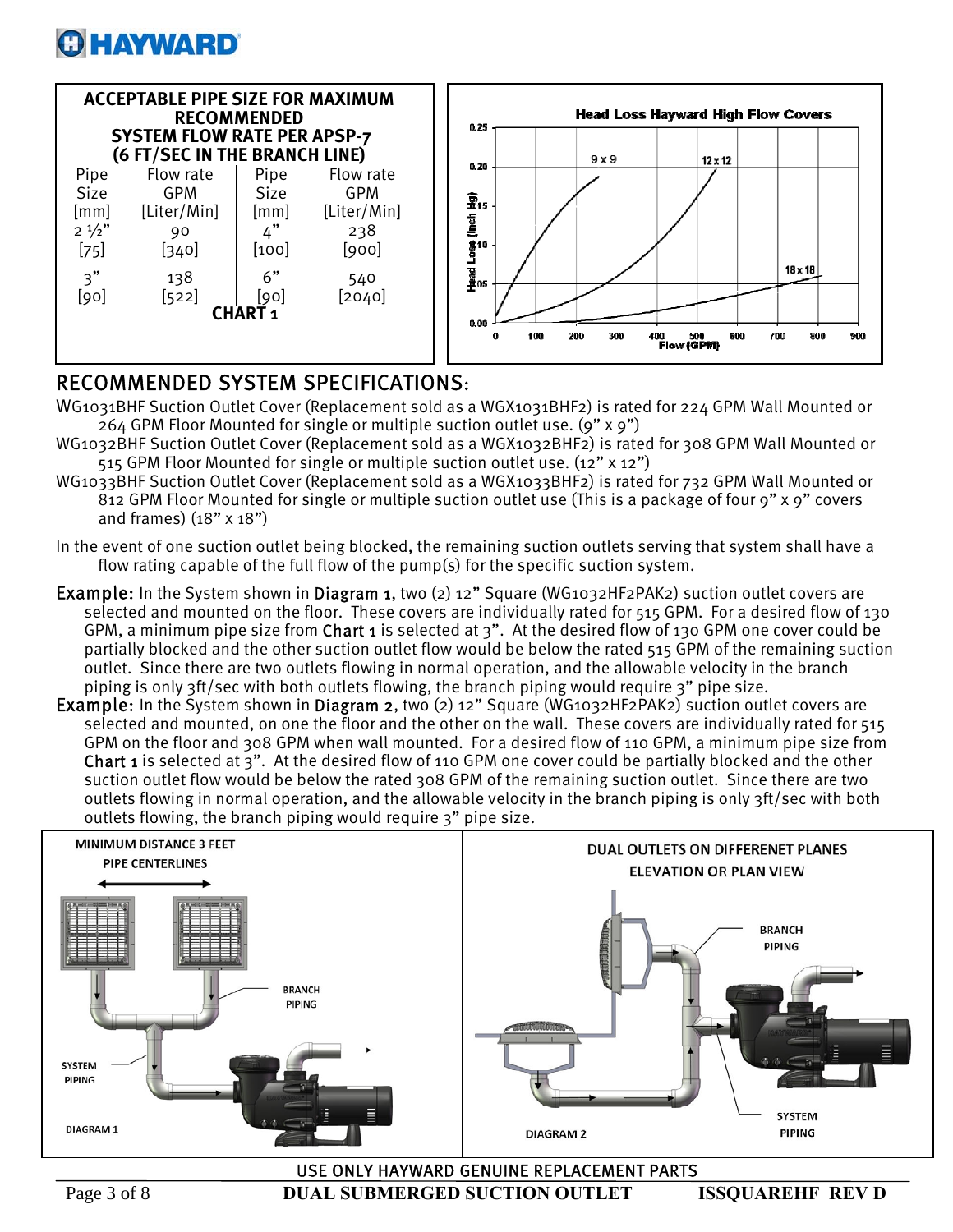# **GHAYWARD**

INSTALLATION INSTRUCTIONS: - Use a #2 Philips head Screwdriver.<br>NOTICE: When installing the WG1031HF2PAK2, WG1032HF2PAK2 or the WG1033HF2PAK2 refer to ANSI/APAP16-2011 for the proper instructions on how to construct the field-fabricated sump. See Illustration on Page 7

WG1032HF2PAK2 12" x 12" or WG1031HF2PAK2 9" x 9"

## PARTS LISTS



### Warning – Suction Entrapment Hazard.

Suction in suction outlets and/or suction outlet covers which are installed in a small area and/or below the surrounding surface can cause severe injury or death due to body entrapment hazard. To reduce the risk of body entrapment, installation of the field fabricated sumps must be such that the top of the<br>mounted cover is a minimum of  $1\frac{1}{2}$  for the 9" x 9" or  $1\frac{1}{2}$  for the 12" x 12" above the finishe

When replacing a SP1032B grate with a replacement cover WGX1032BHF2, in an existing SP1032A Outer Frame (One that does not have inner frame installed), the grate is removed and discarded. When replacing a SP1031B grate with a replacement cover WGX1031BHF2, in an existing SP1031A Outer Frame (One that does not have inner frame installed), the grate is removed and discarded.

Locate the Inner Frame (Item 2) and using four (4) screw #13-9 x 5/8" (Item 4) Secure Inner Frame to Outer Frame. Should you not be able to secure the Inner Frame to the Outer Frame using the existing holes in the Outer Frame; drill four.149" (#25) diameter holes in the Outer Frame, using the holes in the Inner Frame to locate the holes to drill in the Outer Frame. Using four (4) screw #13-9 x  $5/8$ " (Item 4) Secure Inner Frame to Outer Frame utilizing the four (4) new holes.

Locate the Cover (Item 1) and using four (4) #10-24 x 15/16" long screws (Item 3) Secure to the Inner Frame.

When replacing a WG1031B, WG1031BHF, WG1032B or a WG1032BHF cover, **Do NOT** remove the Inner Frame from the Square Frame unless it is damaged. The four screws in the corners of the cover are retained in the cover. New screws should be used whenever the cover is replaced.

#### USE ONLY HAYWARD GENUINE REPLACEMENT PARTS INCLUDING SCREWS.

Page 4 of 8 **DUAL SUBMERGED SUCTION OUTLET ISSQUAREHF REV D**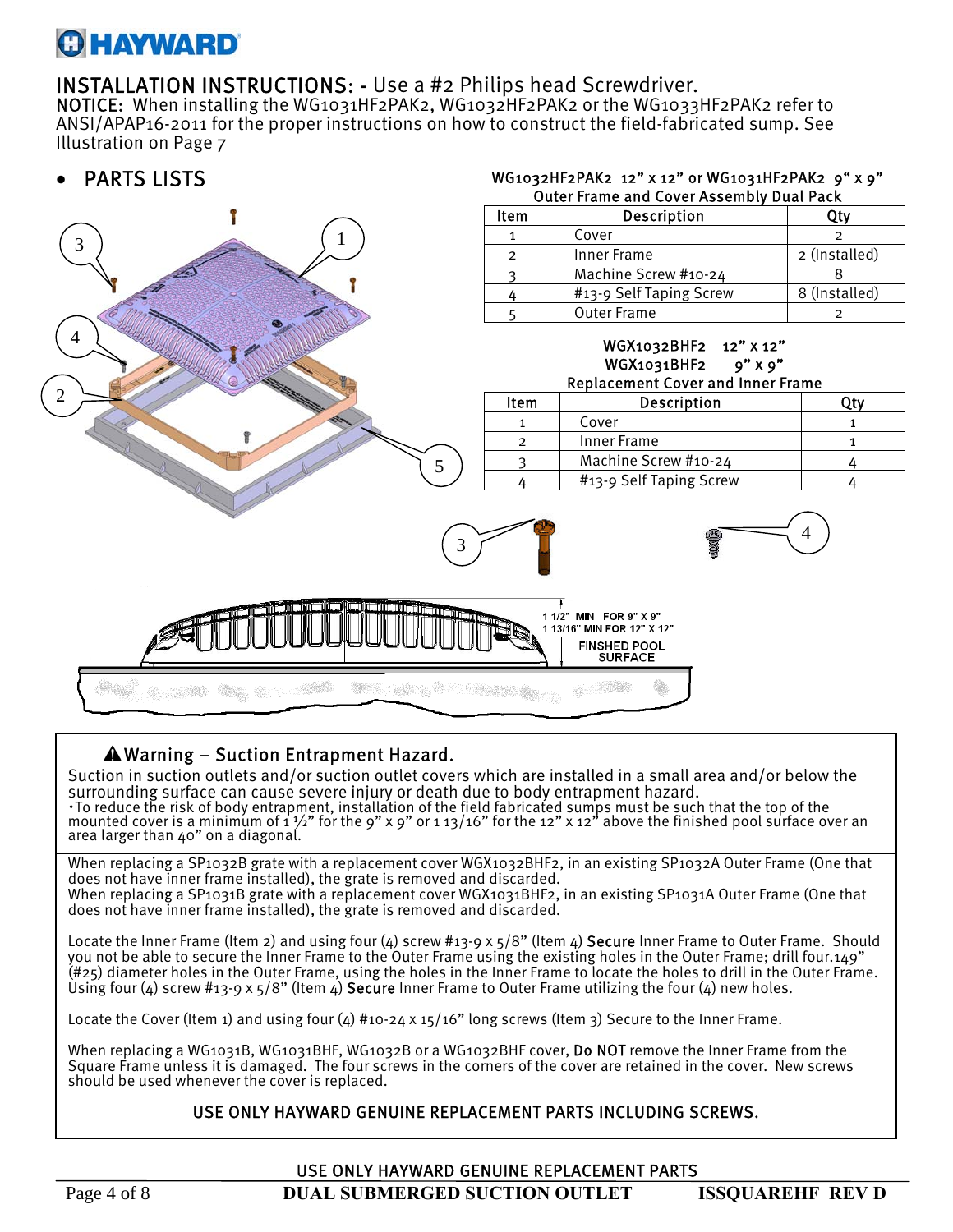# **O HAYWARD**

INSTALLATION INSTRUCTIONS: - Use a #2 Philips head Screwdriver. NOTICE: When installing a WG1033HF2PAK2 refer to ANSI/APSP16-2011 for the proper instructions on how to construct the field-fabricated sump. See Illustration on Page 7



### $\triangle$  Warning – Suction Entrapment Hazard.

Suction in suction outlets and/or suction outlet covers which are installed in a small area and/or below the surrounding surface can cause severe injury or death due to body entrapment hazard. ·To reduce the risk of body entrapment, installation of the field fabricated sumps must be such that the top of the mounted cover is a minimum of  $11/2$ " above the finished pool surface over an area larger than  $40$ " on a diagonal.

When replacing a SP1031B grate with a replacement cover WGX1033BHF2, in an existing SP1033A Outer Frame (One that does not have inner frame installed), the grate is removed and discarded.

Locate the Inner Frame (Item 2) and using four (4) screw #13-9 x 5/8" (Item 4) Secure Inner Frame to Outer Frame. Should you not be able to secure the Inner Frame to the Outer Frame using the existing holes in the Outer Frame; drill four.149" (#25) diameter holes in the Outer Frame, using the holes in the Inner Frame to locate the holes to drill in the Outer Frame. Using four (4) screw #13-9 x  $5/8$ " (Item 4) Secure Inner Frame to Outer Frame utilizing the four (4) new holes.

Locate the Cover (Item 1) and using four (4) #10-24 x 15/16" long screws (Item 3) Secure to the Inner Frame.

When replacing a WG1033B or a WG1033BHF cover, Do NOT remove the Inner Frame from the Square Frame unless it is damaged. The four screws in the corners of the cover are retained in the cover. New screws should be used whenever the cover is replaced.

#### USE ONLY HAYWARD GENUINE REPLACEMENT PARTS INCLUDING SCREWS.

USE ONLY HAYWARD GENUINE REPLACEMENT PARTS

Page 5 of 8 **DUAL SUBMERGED SUCTION OUTLET ISSOUAREHF REV D**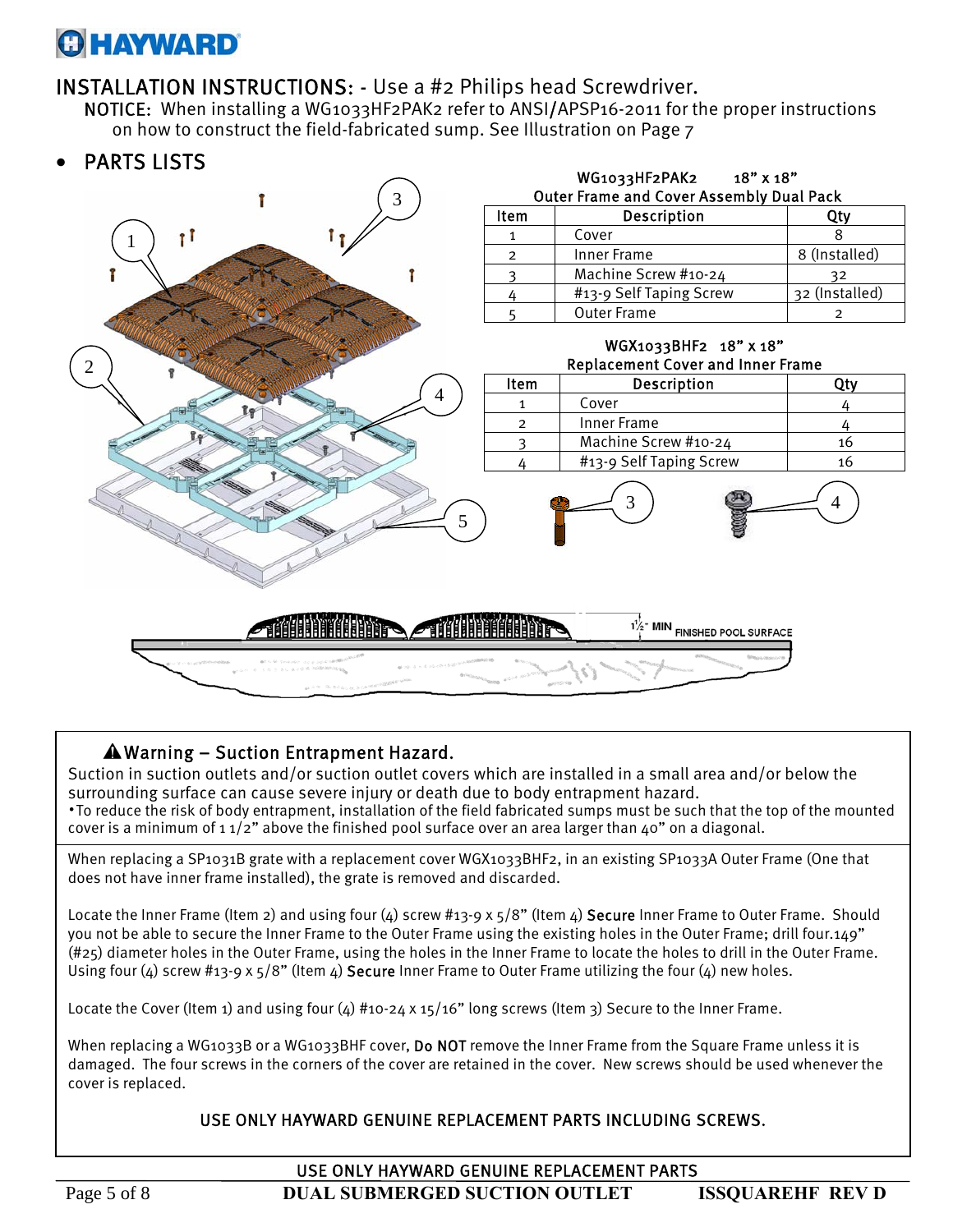

# HAYWARD® Pool Products Limited Warranty To original purchasers of this equipment, Hayward Pool Products, Inc. warrants its Suction Outlet Frames and Covers

to be free from defects in materials and workmanship for a period of ONE (1) year from the date of purchase, when used in single family residential applications.

The limited warranty excludes damage from freezing, negligence, improper installation, improper use or care or any Acts of God. Parts that fail or become defective during the warranty period shall be repaired or replaced, at our option, within 90 days of the receipt of defective product, barring unforeseen delays, without charge.

Proof of purchase is required for warranty service. In the event proof of purchase is not available, the manufacturing date of the product will be the sole determination of the purchase date.

To obtain warranty service, please contact the place of purchase or the nearest Hayward Authorized Service Center. For assistance on your nearest Hayward Authorized Service Center please visit us at www.hayward.com.

Hayward shall not be responsible for cartage, removal, repair or installation labor or any other such costs incurred in obtaining warranty replacements or repair.

The Hayward Pool products warranty does not apply to components manufactured by others. For such products, the warranty established by the respective manufacturer will apply.

The express limited warranty above constitutes the entire warranty of Hayward Pool Products with respect to its' pool products and is in lieu of all other warranties expressed or implied, including warranties of merchantability or fitness for a particular purpose. In no event shall Hayward Pool products be responsible for any consequential, special or incidental damages of any nature.

Some states do not allow a limitation on how long an implied warranty lasts, or the exclusion of incidental or consequential damages, so the above limitation may not apply to you. This warranty gives you specific legal rights, and you may also have other rights, which vary from state to state.

\*Supersedes all previous publications.

 Hayward Pool Products 620 Division Street

USE ONLY HAYWARD GENUINE REPLACEMENT PARTS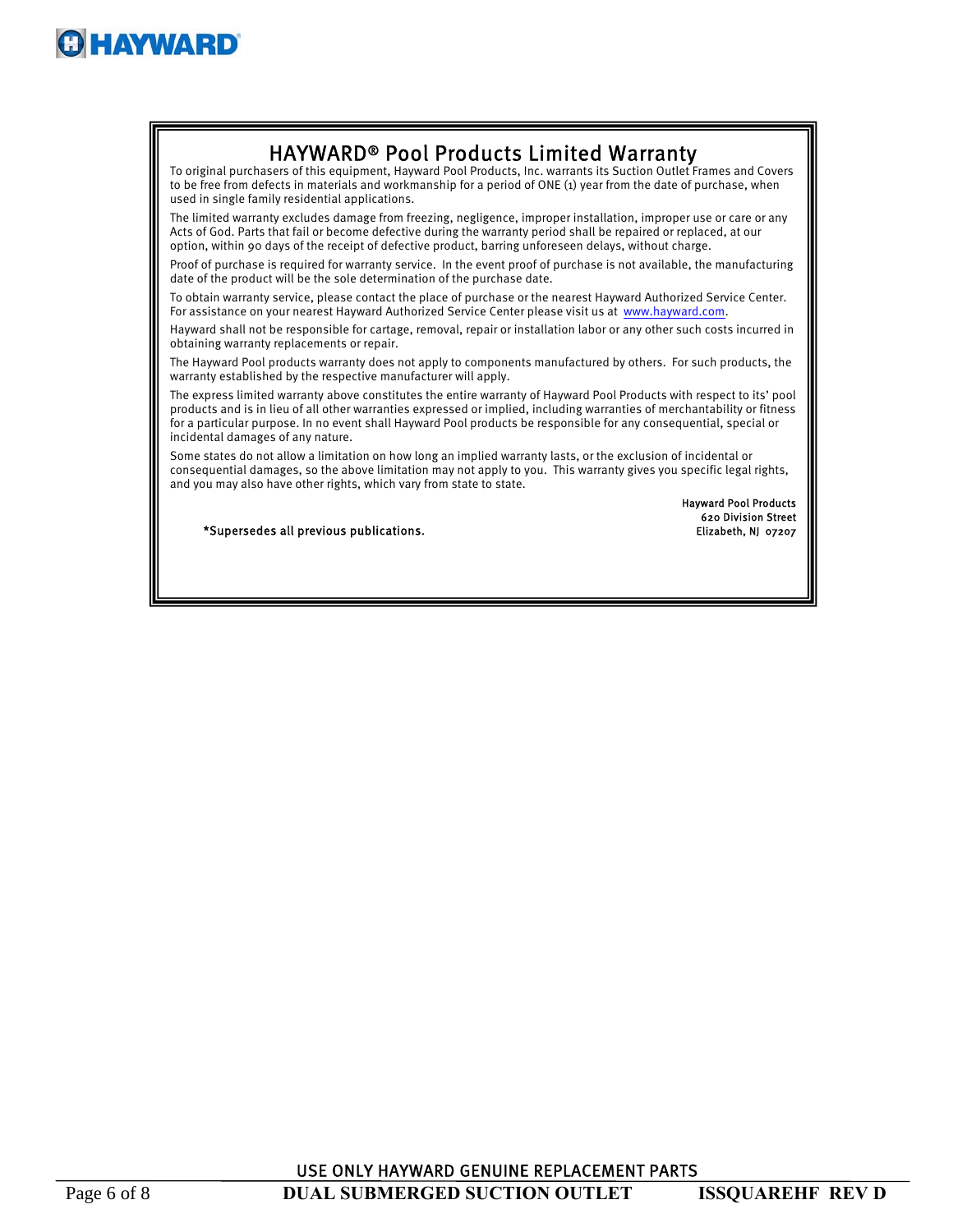

Field built sumps must be built in accordance with the following:



#### GENERAL NOTES:

- (a) D= inside pipe diameter.
- (b) All dimensions shown are minimums.
- (c) A broken line (-----) indicates suggested sump configuration.